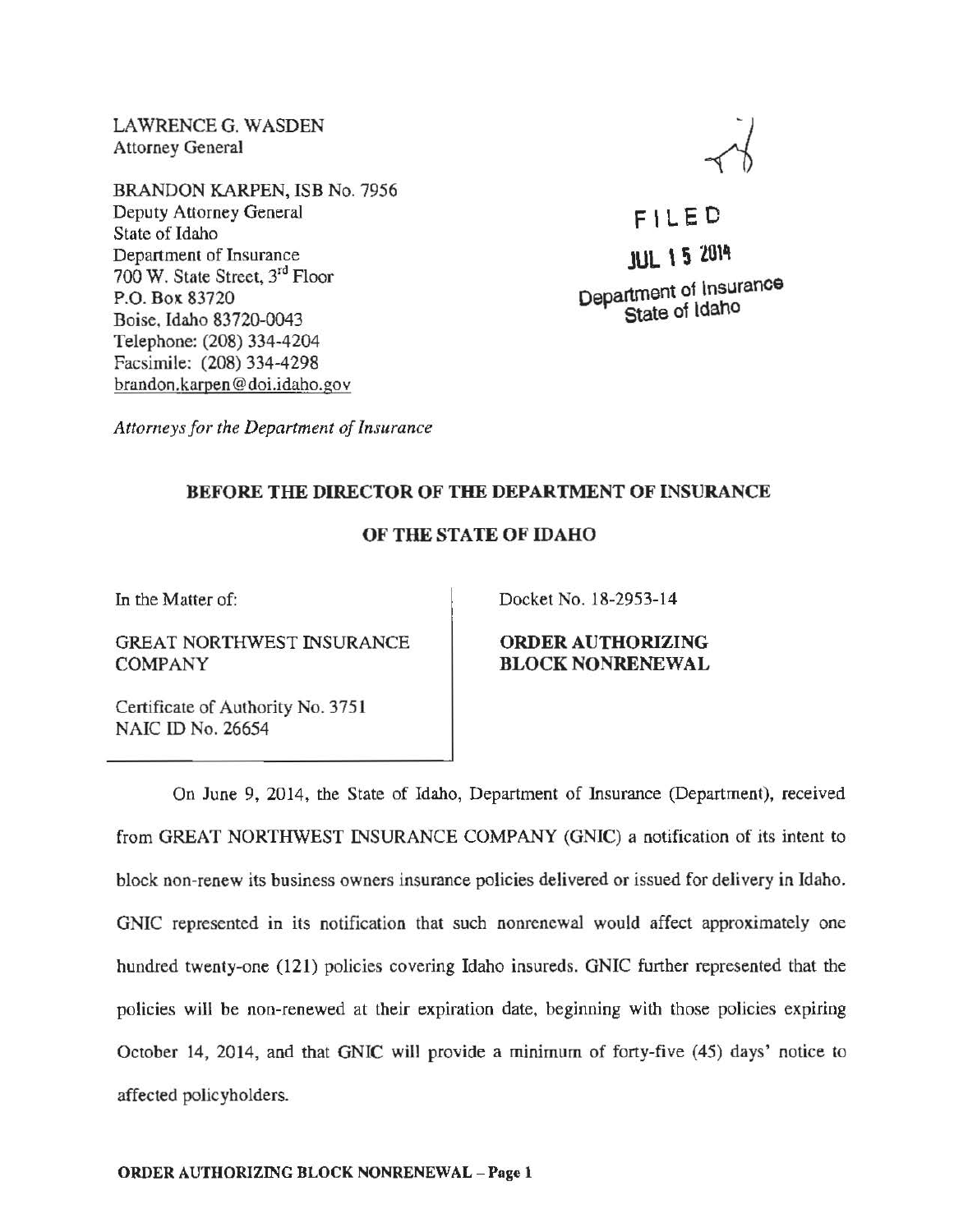The Director, having reviewed the foregoing and the requirements of Idaho Code § 41- 1841(1), and acting pursuant to the authority set forth in Idaho Code§ 41-210(2),

THE DIRECTOR HEREBY FINDS that the proposed effective date of the contemplated block nonrenewal complies with the one hundred twenty (120) day notice requirement to the Director, as set forth in Idaho Code § 41-1841(1).

NOW THEREFORE, IT IS HEREBY ORDERED that GNIC is authorized, pursuant to Idaho Code § 41-1841, to effectuate a block nonrenewal of its business owners insurance policies delivered or issued for delivery in Idaho, beginning no sooner than October 14, 2014, which, based on GNIC's representation, will affect approximately one hundred twenty-one (121) policies covering Idaho insureds. GNIC shall provide a minimum of forty-five (45) days' notice to policyholders affected by the nonrenewals authorized by this order in accordance with the notice provisions included in the company's applicable insurance policies.

THIS ORDER is a final order of the Director and is EFFECTIVE IMMEDIATELY. DATED this  $5\frac{n}{dy}$  of July, 2014.

> STATE OF IDAHO DEPARTMENT OF INSURANCE

Whay feal Director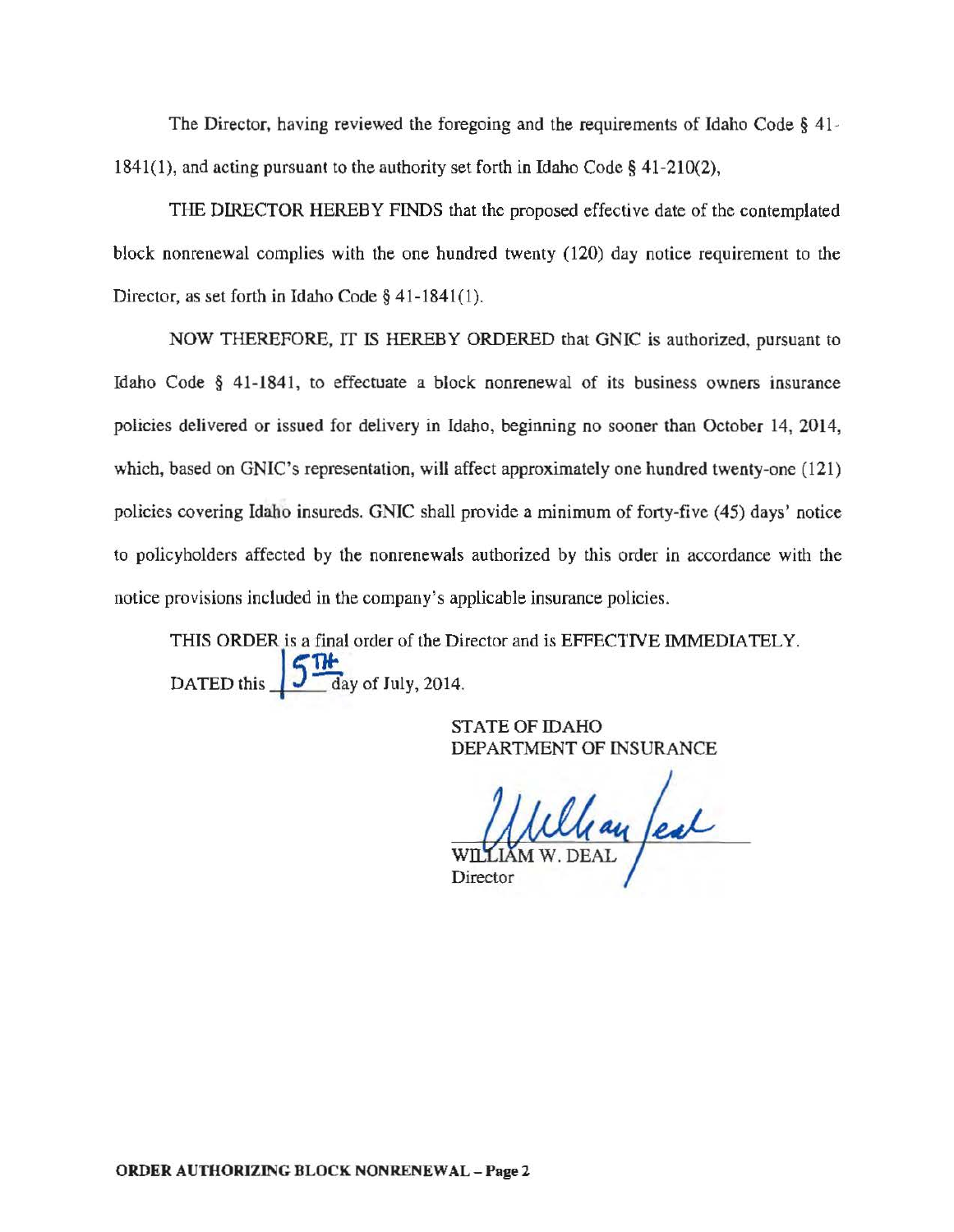## NOTIFICATION OF RIGHTS

This is a final order of the Director. Any party may file a motion for reconsideration of this final order within fourteen (14) days of the service date of this order. The agency will dispose of the petition for reconsideration within twenty-one (21) days of its receipt, or the petition will be considered denied by operation of law. *See* Idaho Code§ 67-5246(4).

Pursuant to Idaho Code§§ 67-5270 and 67-5272, any party aggrieved by this final order or orders previously issued in this case may appeal this final order and all previously issued orders in this case to district court by filing a petition in the district court of the county in which:

- i. A hearing was held,
- ii. The final agency action was taken,
- iii. The party seeking review of the order resides, or operates its principal place of business in Idaho, or
- $\alpha$ . The real property or personal property that was the subject of the agency action is located.

An appeal must be filed within twenty-eight (28) days of (a) the service date of this final order, (b) an order denying petition for reconsideration, or  $(c)$  the failure within twenty-one  $(21)$ days to grant or deny a petition for reconsideration, whichever is later. *See* Idaho Code § 67- 5273. The filing of an appeal to district court does not itself stay the effectiveness or enforcement of the order under appeal.